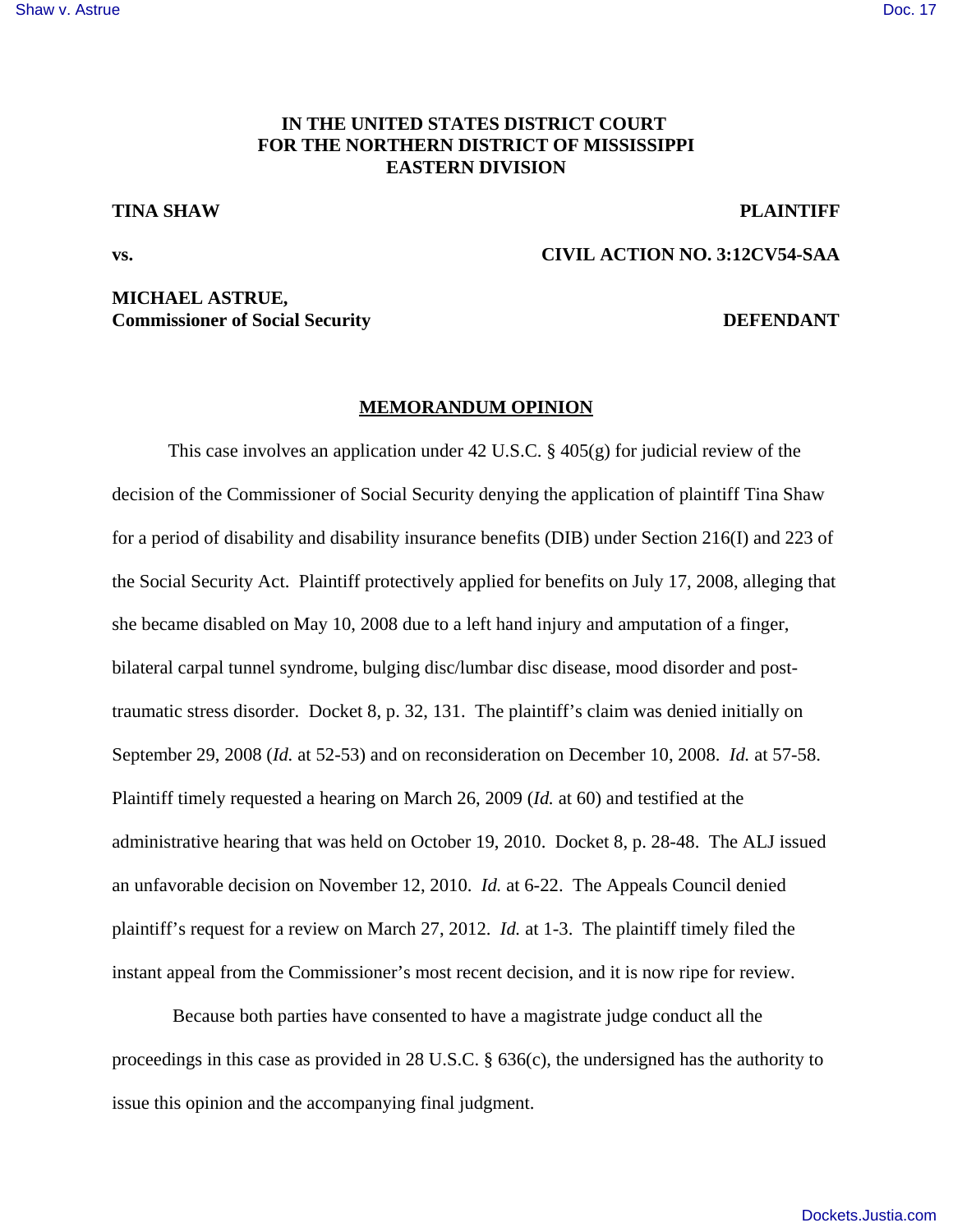### **I. FACTS**

The plaintiff was born on June 22, 1968 and was forty-two years old at the time of the hearing. Docket 8, p. 127. She has a twelfth grade education. *Id.* at p. 31. Her past relevant work was as a dispatcher and slot supervisor. *Id.* at 45. She contends that she became disabled on May 10, 2008 when she was involved in an accident loading a horse. *Id.* at 131. While she was loading a horse, her left hand got caught in a lead line resulting in a severe degloving injury which damaged nerves and tendons to her left hand and, ultimately, amputation of her left fifth finger. Plaintiff also alleges that her bilateral carpal tunnel syndrome, bulging disc/lumbar disc disease, mood disorder and post-traumatic stress disorder keep her from being able to work. Plaintiff says that because of the injury to her left hand, she is not able to type, and her anxiety/mood disorder and PTSD keep her from being able to work in settings that require interaction with others. The ALJ rejected her claims of disability, concluding that even though the plaintiff had severe impairments, she could perform her past relevant work as a dispatcher. Consequently, plaintiff was not disabled.

Plaintiff claims that the ALJ's findings of fact are not substantiated by the record evidence, that his opinions as to limitations are without substantial basis in the record, that he did not afford proper weight to the opinions of plaintiff's treating physician Dr. Montgomery and the agency consulting psychologist Joe Ed Morris and that his ultimate decision is not supported by the totality of the evidence. Docket 13. Although plaintiff raises these four issues as grounds for appeal, the court will focus on the fact that the ALJ should have found plaintiff disabled because the proper hypothetical question posed to the VE supports a finding of disabled at Step 5.

## **II. STANDARD OF REVIEW**

2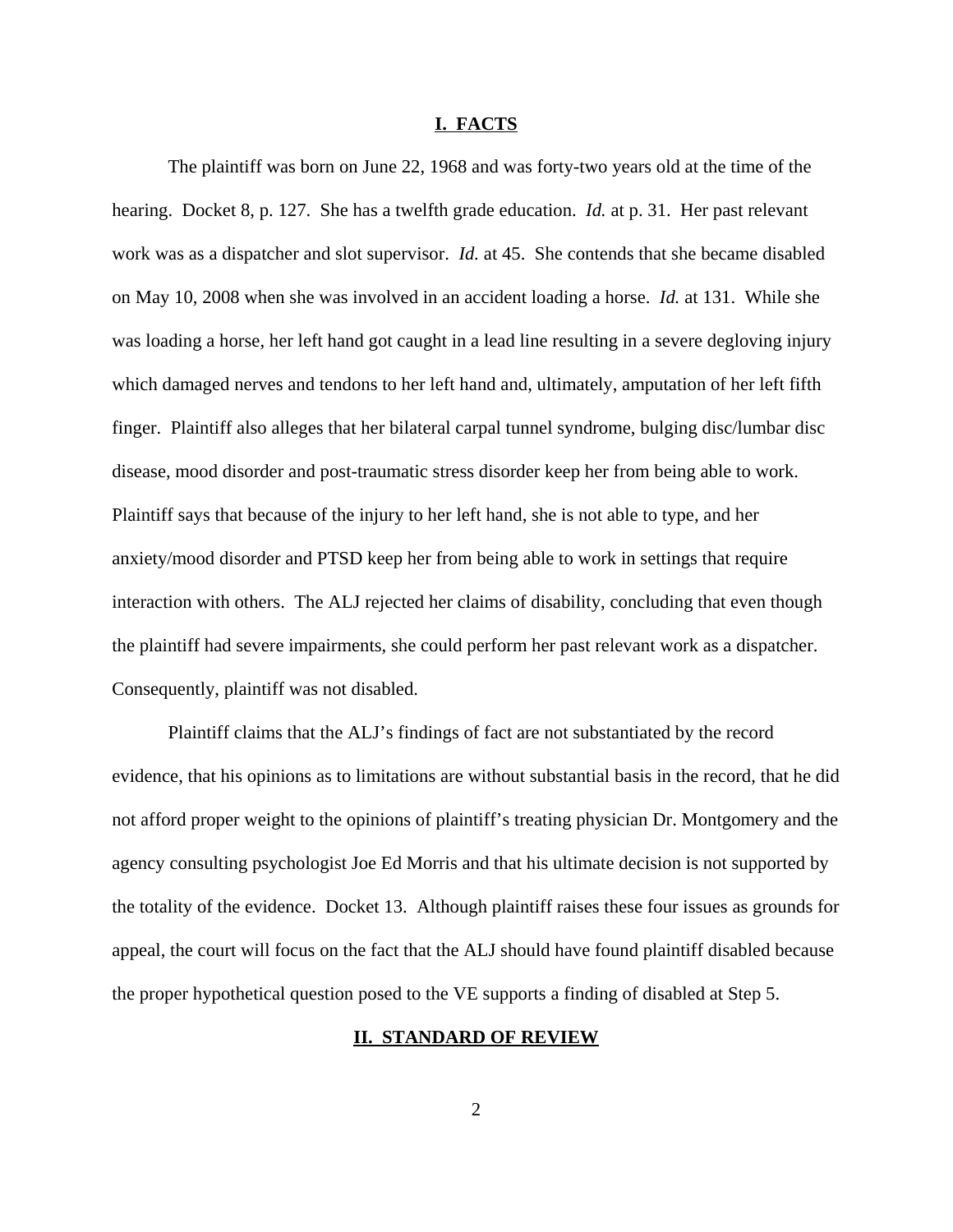In determining disability, the Commissioner, through the ALJ, works through a five-step sequential evaluation process.<sup>1</sup> The burden rests upon plaintiff throughout the first four steps of this five-step process to prove disability, and if plaintiff is successful in sustaining her burden at each of the first four levels, then the burden shifts to the Commissioner at step five.<sup>2</sup> First, plaintiff must prove she is not currently engaged in substantial gainful activity.<sup>3</sup> Second, plaintiff must prove her impairment is "severe" in that it "significantly limits [her] physical or mental ability to do basic work activities . . . ."<sup>4</sup> At step three the ALJ must conclude plaintiff is disabled if she proves that her impairments meet or are medically equivalent to one of the impairments listed at 20 C.F.R. Part 404, Subpart P, App. 1, §§ 1.00-114.09 (2010).<sup>5</sup> If plaintiff does not meet this burden, at step four she must prove that she is incapable of meeting the physical and mental demands of her past relevant work.<sup>6</sup> At step five, the burden shifts to the Commissioner to prove, considering plaintiff's residual functional capacity, age, education and past work experience, that she is capable of performing other work.<sup>7</sup> If the Commissioner proves other work exists which plaintiff can perform, plaintiff is given the chance to prove that she

1 *See* 20 C.F.R. §§ 404.1520 (2010).

<sup>2</sup>Crowley v. Apfel, 197 F.3d 194, 198 (5<sup>th</sup> Cir. 1999).

3 20 C.F.R. §§ 404.1520(b)(2010).

4 20 C.F.R. §§ 404.1520(c)(2010).

5 20 C.F.R. §§ 404.1520(d)(2010). If a claimant's impairment meets certain criteria, that claimant's impairments are "severe enough to prevent a person from doing any gainful activity." 20 C.F.R. § 416.925 (2003).

6 20 C.F.R. §§ 404.1520(e)(2010).

 $720$  C.F.R §§ 404.1520(g)(2010).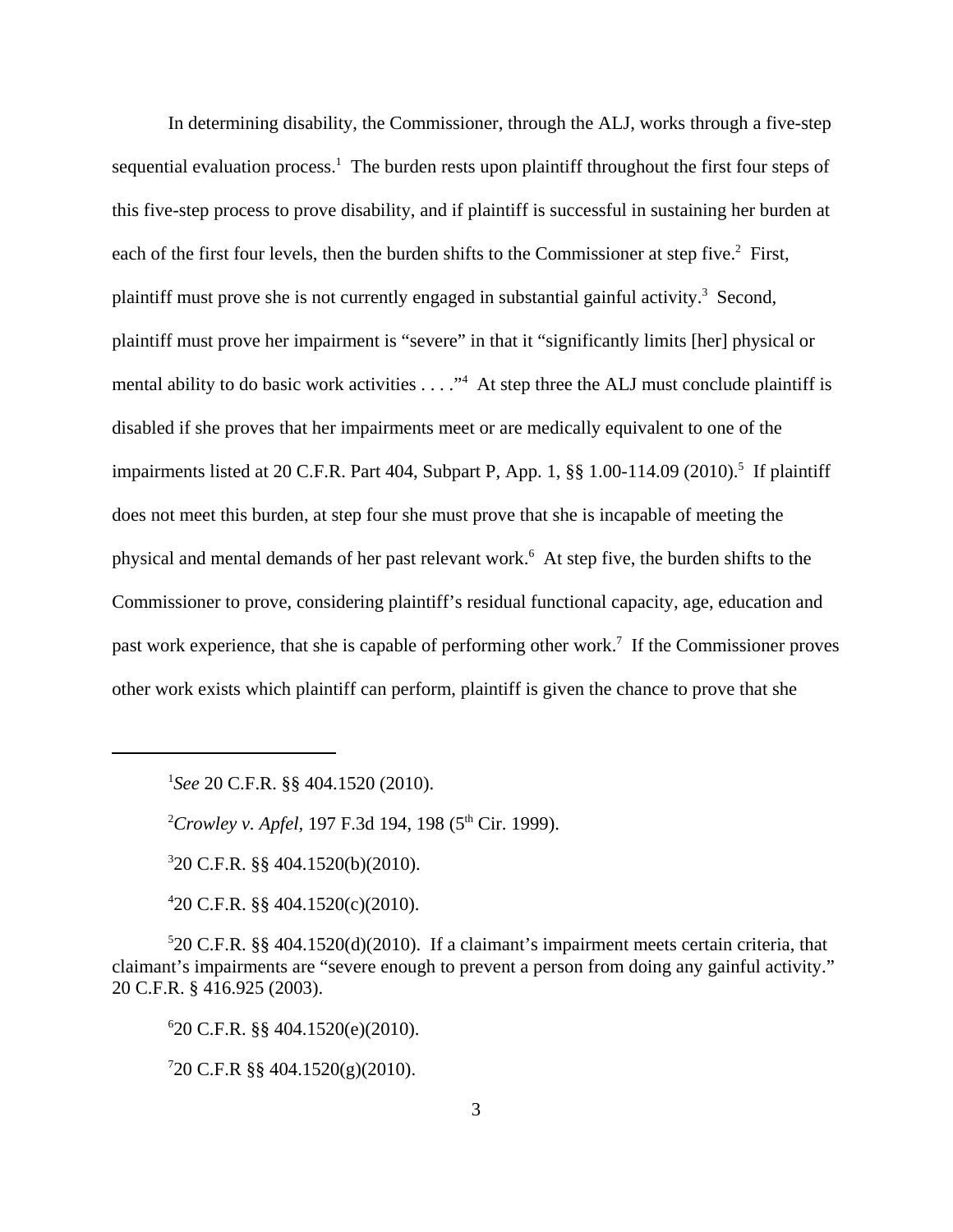cannot, in fact, perform that work.<sup>8</sup>

The court considers on appeal whether the Commissioner's final decision is supported by substantial evidence and whether the Commissioner used the correct legal standard. *Crowley v. Apfel,* 197 F.3d 194, 196 (5<sup>th</sup> Cir. 1999); citing *Austin v. Shalala*, 994 F.2d 1170 (5<sup>th</sup> Cir. 1993); *Villa v. Sullivan,* 895 F.2d 1019, 1021 ( $5<sup>th</sup>$  Cir. 1990). The court has the responsibility to scrutinize the entire record to determine whether the ALJ's decision was supported by substantial evidence and whether the proper legal standards were applied in reviewing the claim. *Ransom v. Heckler*, 715 F.2d 989, 992 (5<sup>th</sup> Cir. 1983). The court has limited power of review and may not reweigh the evidence or substitute its judgment for that of the Commissioner,<sup>9</sup> even if it finds that the evidence leans against the Commissioner's decision.<sup>10</sup> The Fifth Circuit has held that substantial evidence is "more than a scintilla, less than a preponderance, and is such relevant evidence as a reasonable mind might accept as adequate to support a conclusion." *Crowley v. Apfel*, 197 F.3d 194, 197 (5<sup>th</sup> Cir. 1999) (citation omitted). Conflicts in the evidence are for the Commissioner to decide, and if there is substantial evidence to support the decision, it must be affirmed even if there is evidence on the other side. *Selders v. Sullivan*, 914 F.2d 614, 617 ( $5<sup>th</sup>$  Cir. 1990). The court's inquiry is whether the record, as a whole, provides sufficient evidence that would allow a reasonable mind to accept the conclusions of the ALJ. *Richardson v. Perales*, 402 U.S. 389, 401 (1971). "If supported by substantial evidence, the decision of the [Commissioner] is conclusive and must be affirmed." *Paul v. Shalala,* 29 F.3d 208, 210 (5<sup>th</sup> Cir.

<sup>8</sup>*Muse*, 925 F.2d at 789.

<sup>9</sup>Hollis v. Bowen, 837 F.2d 1378, 1383 (5<sup>th</sup> Cir. 1988).

<sup>10</sup>Bowling v. Shalala, 36 F.3d 431, 434 (5<sup>th</sup> Cir. 1994); *Harrell v. Bowen*, 862 F.2d 471, 475 ( $5^{\text{th}}$  Cir. 1988).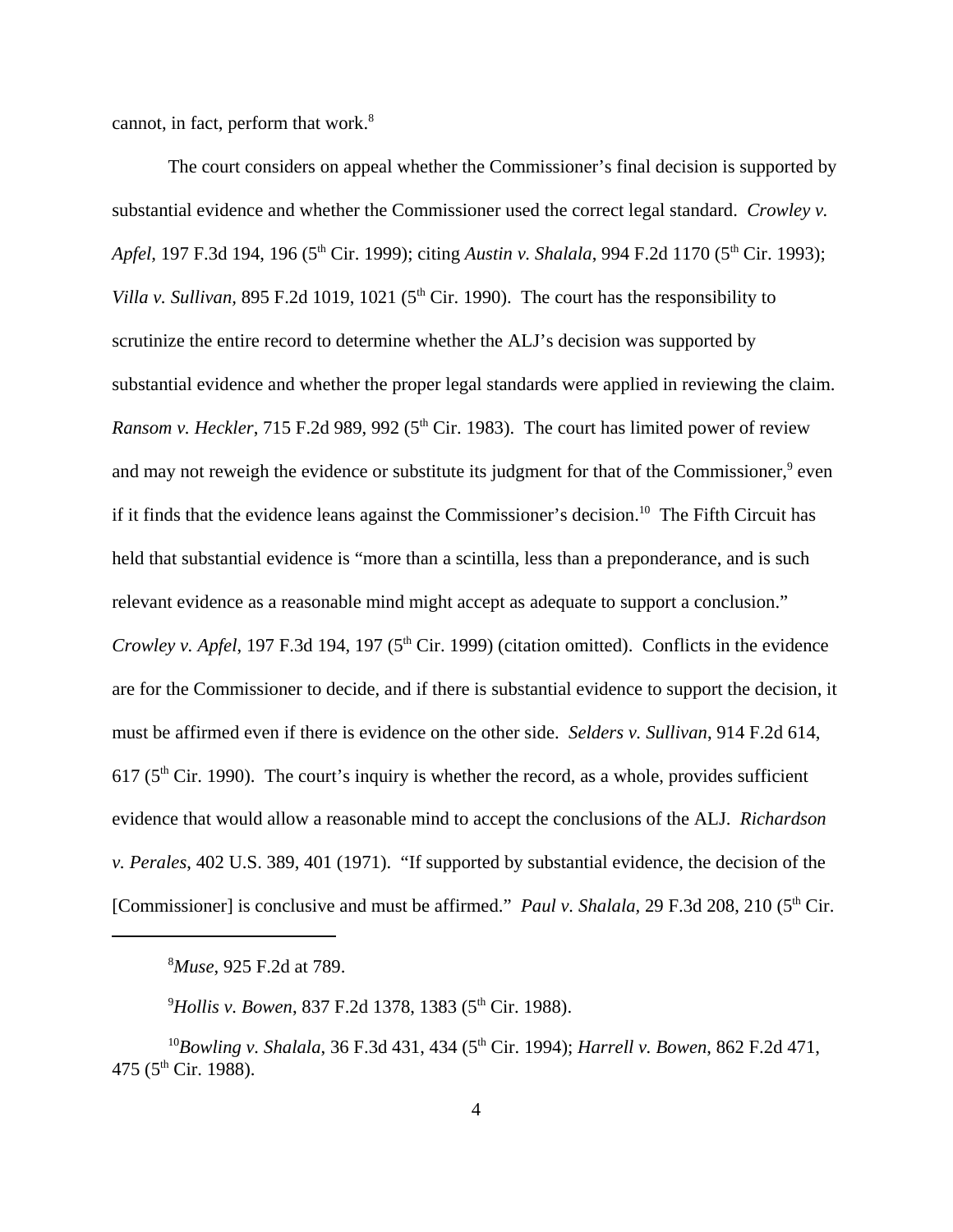1994), citing *Richardson v. Perales,* 402 U.S. 389, 390, 28 L.Ed.2d 842 (1971).

#### **III. DISCUSSION**

Plaintiff argues that the ALJ failed to properly consider the opinions of her treating physician, Dr. Montgomery, as to her left hand limitations. Docket 13, p. 8-17. This single issue is determinative as the VE testified that if plaintiff is unable to type with her left hand and grip or push/pull, she cannot return to her previous work, and there are no other jobs that plaintiff can perform. Docket 8, p. 46-47. The Commissioner responds that the "ALJ accounted for Plaintiff's left hand impairment by recognizing that Plaintiff could not feel texture and included the limitation in his hypothetical to the vocational expert." Docket 14, p. 14. The Commissioner further responds that the VE testified that plaintiff can perform her past relevant work as a dispatcher despite her inability to type. Docket 14, p. 19. This is simply incorrect. The VE testified that an issue with manual dexterity such as not being able to type would prevent her from performing the job of dispatcher or any other job. Docket 8, p. 46.

In support of the ALJ's RFC, the Commissioner asserts that the medical evidence provides substantial evidence for the ALJ's decision [Docket 14, p. 15] because on her "October 2008 disability report, Plaintiff stated that she retained 50 percent of the use of her left hand. (Docket 8, p. 20)." However, the Commissioner offers no explanation for the ALJ's failure to provide any limitation in his RFC as to left hand use other than the inability to feel texture. Docket 14. After review of the medical evidence of record, the court concludes that such a limited interpretation of the injury to plaintiff's hand is patently incorrect.

According to the Commissioner, the ALJ properly rejected Dr. Montgomery's opinions as overly restrictive and unsupported by the record. Docket 14, p. 17-18. It should be noted that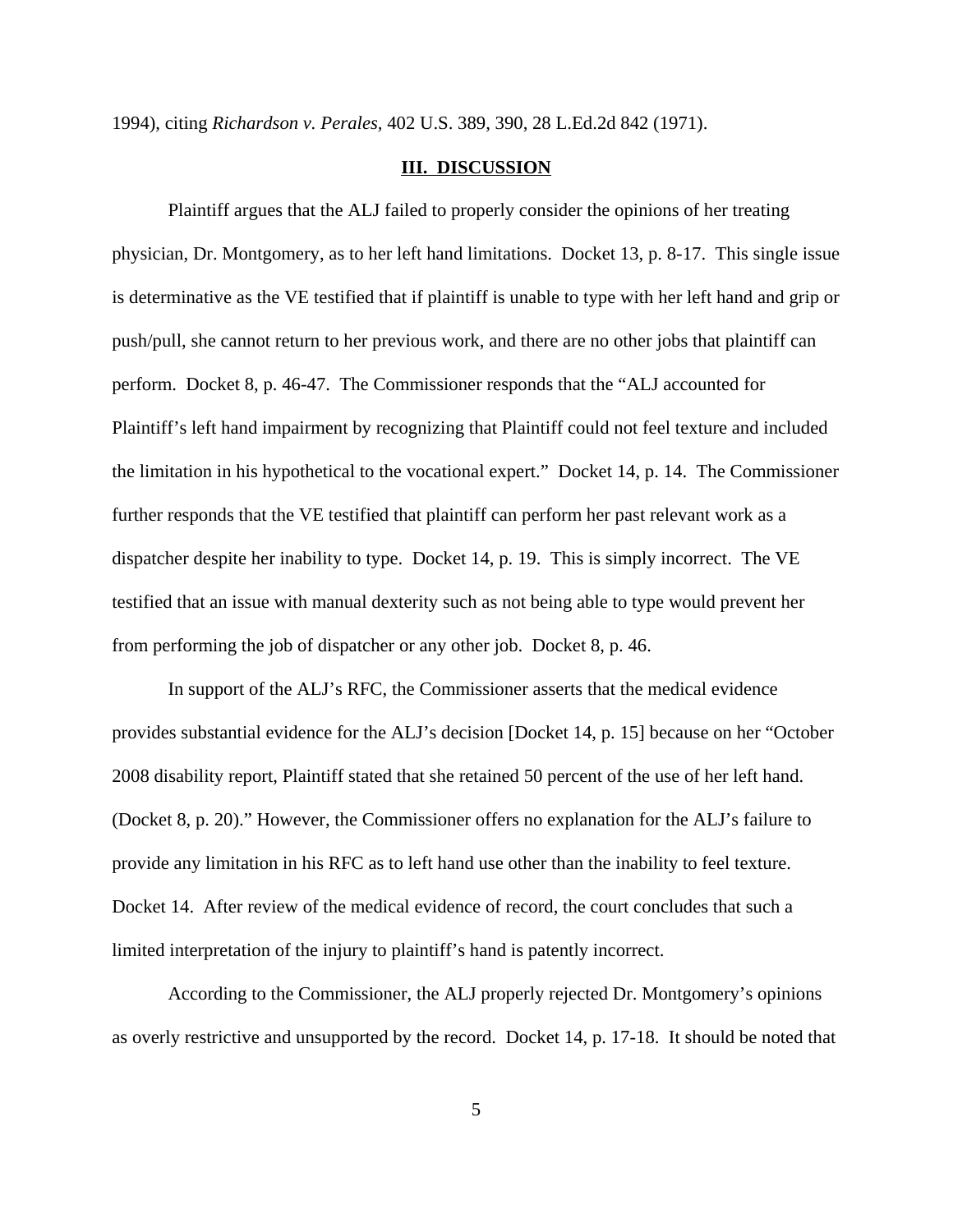Dr. Montgomery was the only treating physician to provide a Medical Source Statement [MSS] and, having treated her for over two years, plaintiff's longest-treating physician of record.

Docket 378-84. The ALJ explained that he

gives consideration to Dr. Montgomery's assessment, because he is the treating physician. However, the undersigned gives little weight to Dr. Montgomery's opinion regarding the claimant's ability to lift/carry and stand/walk . . . . Disabling bilateral hand limitations are inconsistent with the claimant's activities of daily living and lack of objective finding related to the right hand subsequent to carpal tunnel release.

Docket 8, p. 20. In explaining that his RFC is supported by the record, the ALJ states "[t]here is no evidence that the carpal tunnel releases were not successful. Physical examinations of 2009 fail to show any abnormalities of the right hand or right upper extremity." Docket 8, p. 21. Throughout his opinion, the ALJ ignores the injuries to plaintiff's left hand and notes facts to support his opinion only as they relate to the right hand. In fact, the ALJ conveniently did not indicate how much weight he afforded to Dr. Montgomery's opinions relative to plaintiff's ability to push/pull or her manipulative limitations, the most important limitations in this case. He only indicated that he gave limited weight to Dr. Montgomery's opinion regarding plaintiff's ability to lift/carry and stand/walk. *Id.* at 20.

Interestingly, as it relates to plaintiff's left hand, the ALJ afforded Dr. Assaf's opinion significant weight and notes that he "declines to give it controlling weight because he imposed these restrictions prior to the claimant's carpal tunnel surgeries." Docket 8, p. 19. Dr. Assaf, a neurologist, only saw plaintiff on one occasion and that was a referral from Dr. Montgomery for an opinion as to plaintiff's bulging disc. Docket 8, p. 408. Neither his handwritten notes nor his correspondence to Dr. Montgomery indicate that he was examining plaintiff to evaluate her left hand injury. In fact, it does not appear that Dr. Assaf made any specific examination of plaintiff'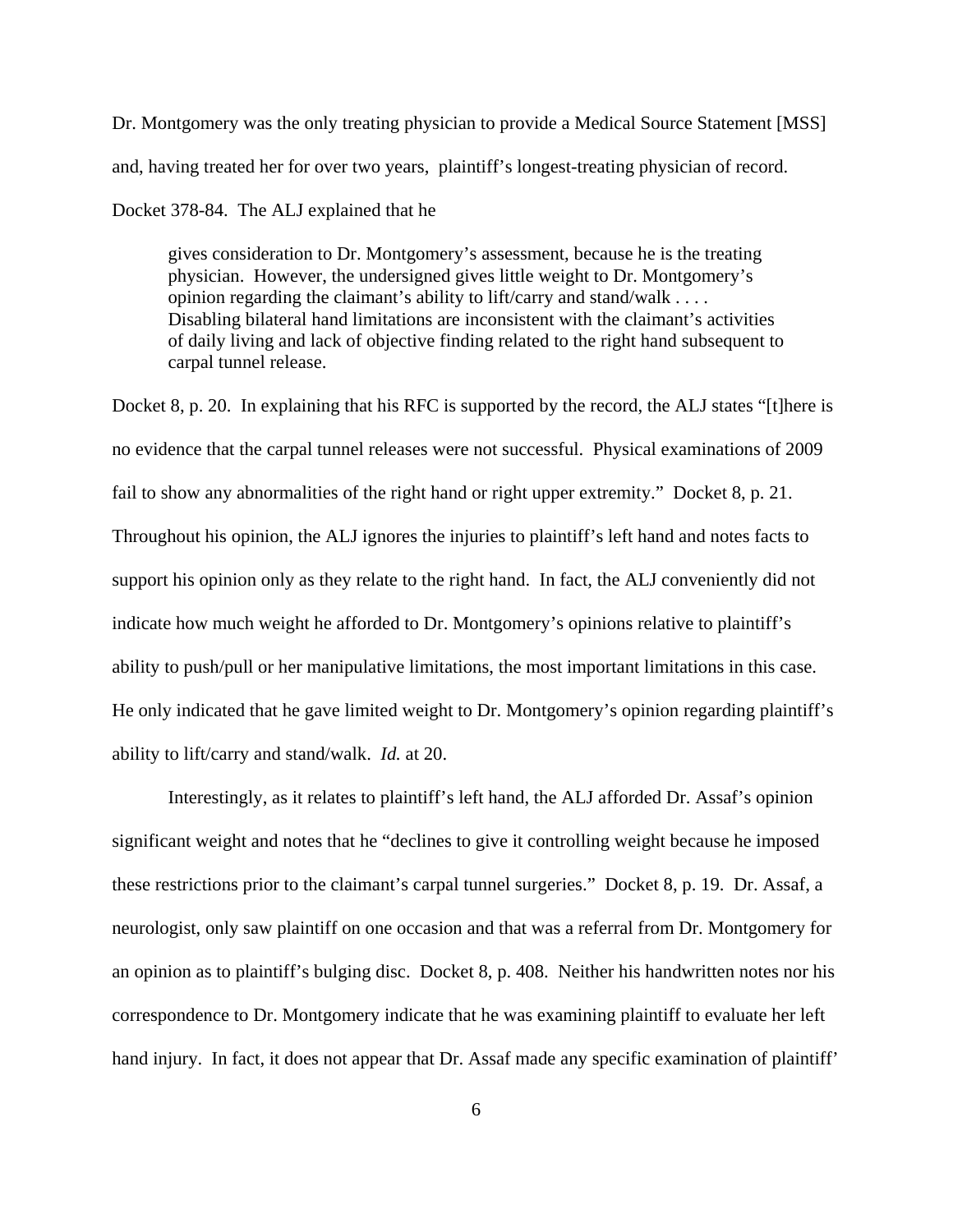left hand such as a grip strength test. He was asked by Dr. Montgomery to examine the plaintiff for back issues and resulting complications, and it appears that that was all he did. His failure to provide any opinion as to plaintiff's ability to use her left hand following her accident does not necessarily indicate that she does not have any limitations as to her left hand, but instead may simply indicate that Dr. Assaf was not concerned with those limitations during his examination.<sup>11</sup> However, Dr. Assaf's failure to address any left hand limitation is cited by both the Commissioner and the ALJ as an acknowledgment by Dr. Assaf that plaintiff does not suffer any limitation.

The ALJ noted that Dr. Terry treated plaintiff for bilateral carpal tunnel syndrome and performed carpal tunnel releases, but failed to indicate the weight he afforded to Dr. Terry's opinions and notes. Docket 8, p. 19. However, the ALJ still relied upon Dr. Terry's notes and the lack of any limitation contained in them to support his RFC.

Dr. Louis Sadler, referred to by the ALJ as Dr. Hand, reviewed the plaintiff's records and restricted plaintiff to medium exertion with no left hand pushing/pulling and only occasional left hand handling and fingering. Docket 8, p. 177-84. The ALJ only afforded Dr. Sadler's opinion limited weight because of "new evidence and claimant's subjective complaints." Docket 8, p. 19. The ALJ fails to provide any indication of what new evidence there is relating to plaintiff's left hand limitations, and the undersigned does not see any new evidence relating to plaintiff's left hand limitations in the record other than the carpal tunnel related records.

Without doubt the responsibility to determine the plaintiff's residual functional capacity

 $11$  Moreover, multiple other evaluations in the record, both before and after plaintiff's carpal tunnel surgeries, note that plaintiff has limitations on both gross and fine manipulation. Docket 8, pp. 182, 193, 226.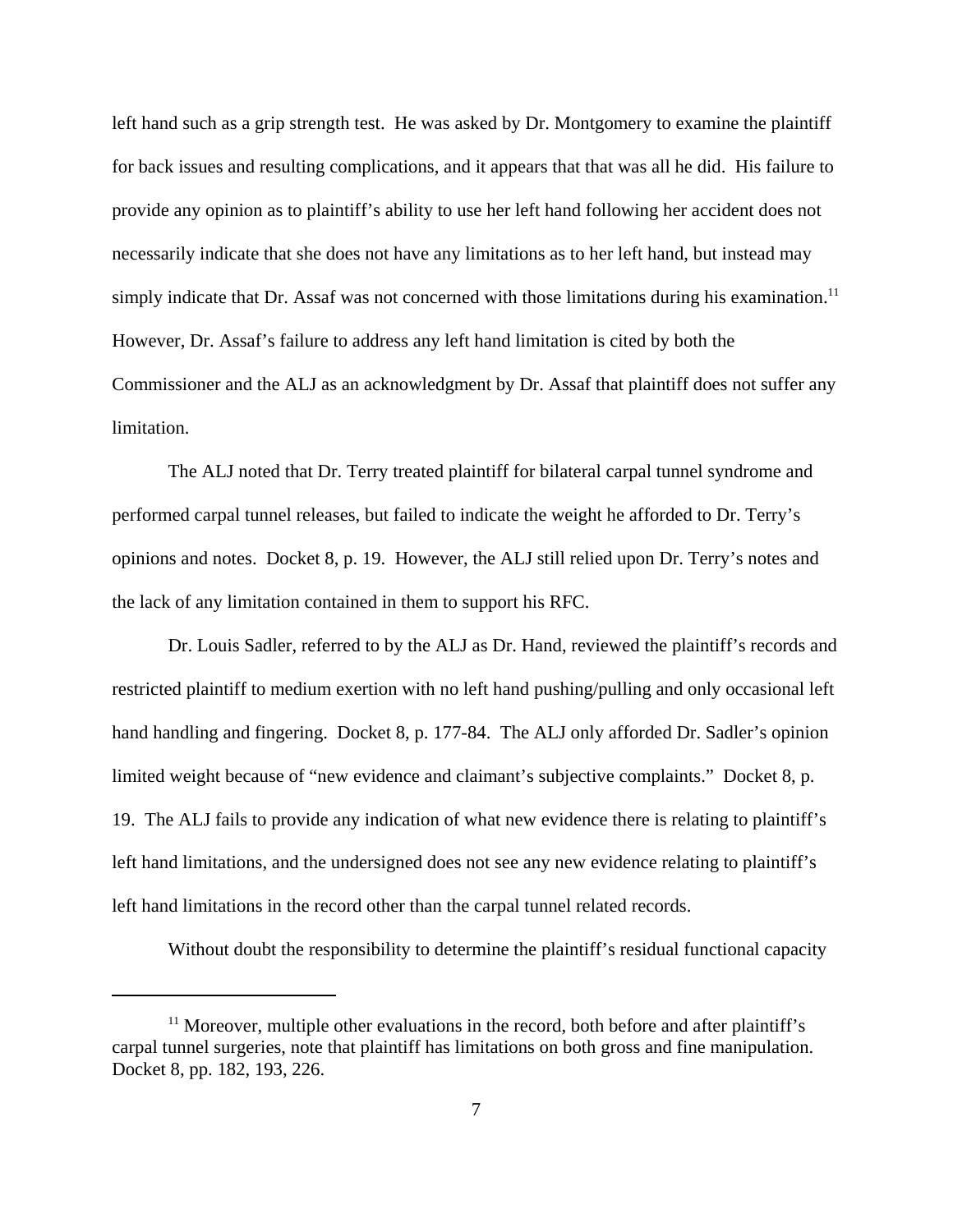belongs to the ALJ, *Ripley v. Chater*, 67 F.3d 552, 557 ( $5<sup>th</sup>$  Cir. 1995), but in making this determination he must consider all the evidence in the record, evaluate the medical opinions in light of other information contained in the record, and determine the plaintiff's ability despite any physical and mental limitations. *Martinez v. Chater*, 64 F.3d 172, 176 (5<sup>th</sup> Cir. 1995). An ALJ may not establish physical limitations or the lack of such limitations without medical proof to support that conclusion. *Patterson v. Astrue*, 2008 WL 5104746, \*4 (N.D. Miss. 2008), citing *Nguyen v. Chater*, 172 F.3d 31, 35 (1<sup>st</sup> Cir. 1999). "The ALJ's findings of fact are conclusive when supported by substantial evidence, 42 U.S.C. 405(g), but are not conclusive when derived by ignoring evidence, misapplying the law or judging matters entrusted to experts." *Nyugen v. Chater*, 172 F.3d at 35.

At the hearing, the ALJ posed two hypothetical questions to the VE. In the first hypothetical, the ALJ asked the VE to assume that plaintiff could occasionally lift twenty pounds, frequently lift ten pounds and perform pushing and pulling to the extent of twenty pounds but less than ten pounds with the upper left extremity. Docket 8, p. 45. He also indicated that her left hand is occasionally numb and can't feel texture. *Id.* In response to this first hypothetical, the VE testified that plaintiff could perform her previous work as a dispatcher. The second hypothetical only changed the ability to lift ten pounds occasionally, less than ten pounds frequently, and walk/sit for six hours for 30 minutes at a time. The VE testified that the plaintiff could still perform the job of a dispatcher in response to hypothetical two.

Following the ALJ's questions to the VE, plaintiff's attorney posed his own hypothetical to the VE that contained the limitations placed on plaintiff by state agency examiner Dr. Sadler, Dr. Montgomery and Dr. Assaf. This question was based upon the ALJ's first hypothetical, but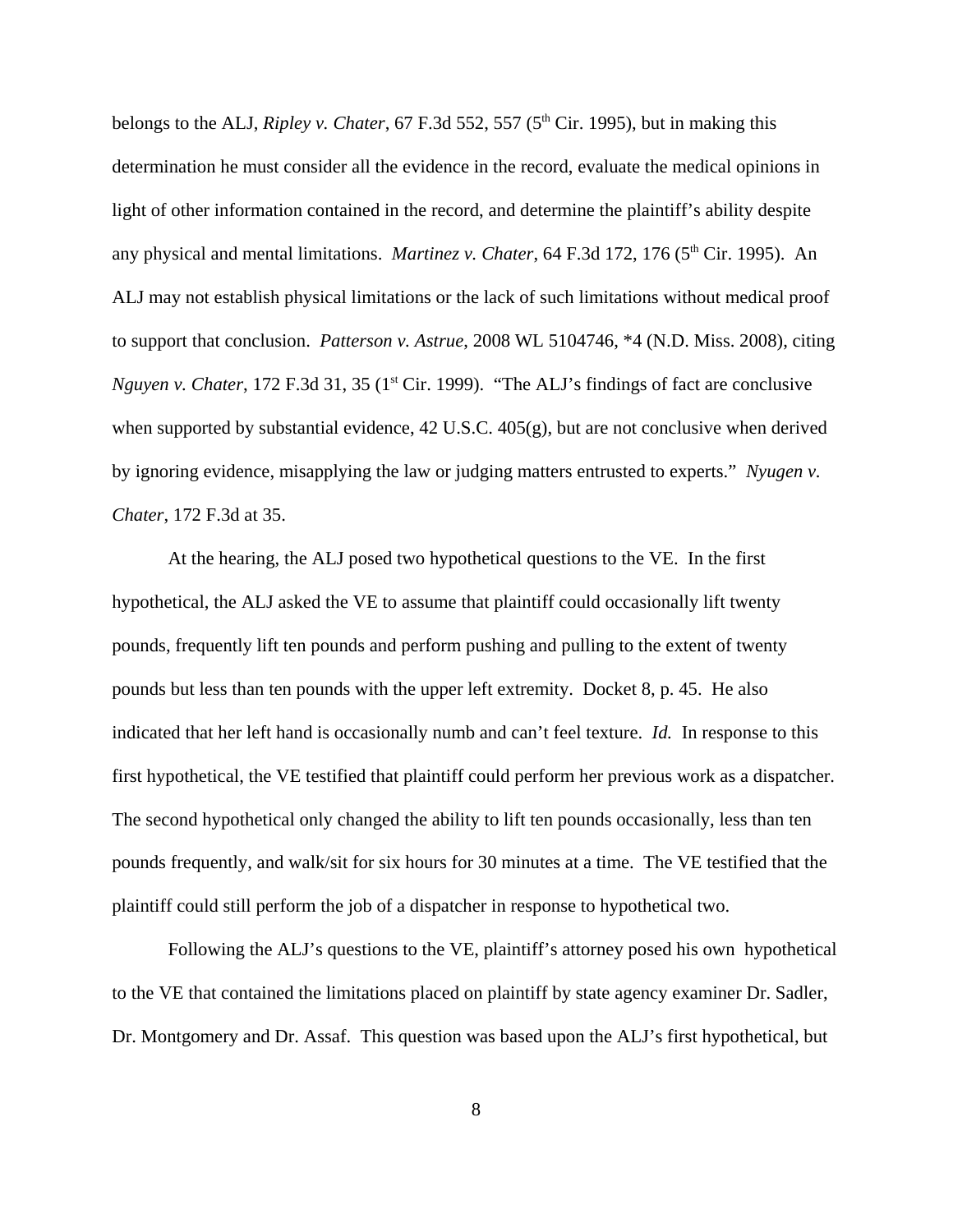included an inability to type with the left hand, push/pull limitation on the right hand of 30 pounds, and minimal use of the left hand with regard to tasks requiring manual dexterity. In response to this hypothetical, the VE testified that plaintiff would not be able to perform the job of a dispatcher or any other job. Specifically, the VE testified that the inability to use her left hand to type or push/pull with the left hand prevented plaintiff from working. Docket 8, p. 45- 46.

The record supports a finding that plaintiff has limitations upon the functionality of her left hand. The only physicians who provided opinions as to plaintiff's ability to use her left hand indicated that she has severe limitations. "An ALJ may not rely on his own unsupported opinion as to the limitations presented by the applicant's medical conditions." *Ripley v. Chater*, 67 F.3d 552, 557-58 ( $5<sup>th</sup>$  Cir. 1995). This appears to be exactly what the ALJ did in this case. In direct contradiction to both the medical evidence in the record and applicable case law, the ALJ ignored physician limitations that were clearly supported by medical proof, established an RFC which is not based upon medical evidence, then accepted the VE's testimony as to plaintiff's ability to work which was based upon the unsupported RFC.

The Fifth Circuit has ruled that a VE's testimony based upon a defective hypothetical question cannot constitute substantial evidence of a non-disability. *Boyd v. Apfel*, 239 F.3d 698  $(5<sup>th</sup> Cir. 2001)$ . Therefore, the undersigned finds that the ALJ did not satisfy his affirmative duty to "ensure that his decision is an informed decision based upon sufficient facts." *Brock v. Chater*, 84 F.3d 726, 728 ( $5<sup>th</sup>$  Cir. 1996). In fact, the hypothetical posed by plaintiff's counsel, which *is* supported by the record, mandates a finding that plaintiff is in fact disabled because she cannot perform her past work, and there are not jobs either in Mississippi or the national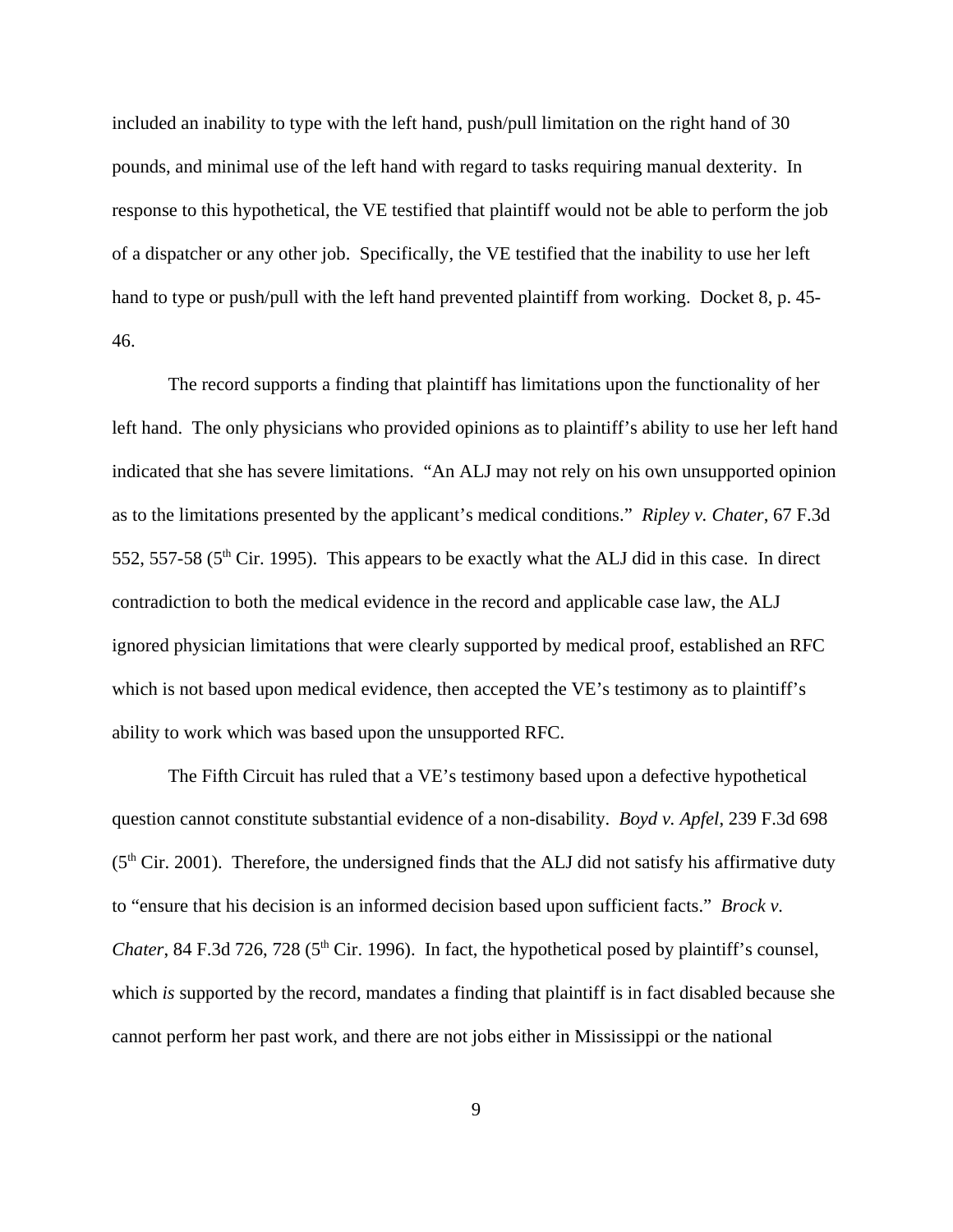economy that she could perform. Docket # 8, p. 46-47. The court holds that the ALJ's decision was not supported by substantial evidence and should be vacated.

#### **IV. DETERMINATION OF BENEFITS**

In determining whether to reverse the Commissioner's final decision and remand or to grant benefits without further administrative review, the court must look to the completeness of the record, the weight of the evidence in favor of the plaintiff, the harm to the claimant that further delay might cause, and the effect of a remand delaying the ultimate receipt of benefits by a deserving plaintiff. SOCIAL SECURITY LAW & PRACTICE, §55.77, p. 129. In this case, the plaintiff has been very patient. She has been seeking benefits through the administrative processes for almost five years. The evidence in this case is clear. Both the plaintiff's treating physician and the agency examiner concluded that plaintiff is severely limited in pushing, pulling, handling and fingering with her left hand, therefore limiting her ability to type with her left hand. Additionally, according to the VE, there are no jobs in Mississippi or the national economy that plaintiff could perform due to these limitations, and, as a result, plaintiff is presumed to be disabled. The court holds that because the evidence is conclusive, an award of benefits at this stage would be in the best interests of the plaintiff's health and welfare and will avoid further undue delay which would result upon remand for additional review. The court directs that this case be remanded for the sole purpose of determining the amount of benefits to be awarded to the plaintiff under the Act.

## **V. PLAINTIFF'S REMAINING ARGUMENTS**

Because the court has determined that the plaintiff is disabled under the Social Security Act, and this action is being remanded for the sole purpose of determining the amount of benefits